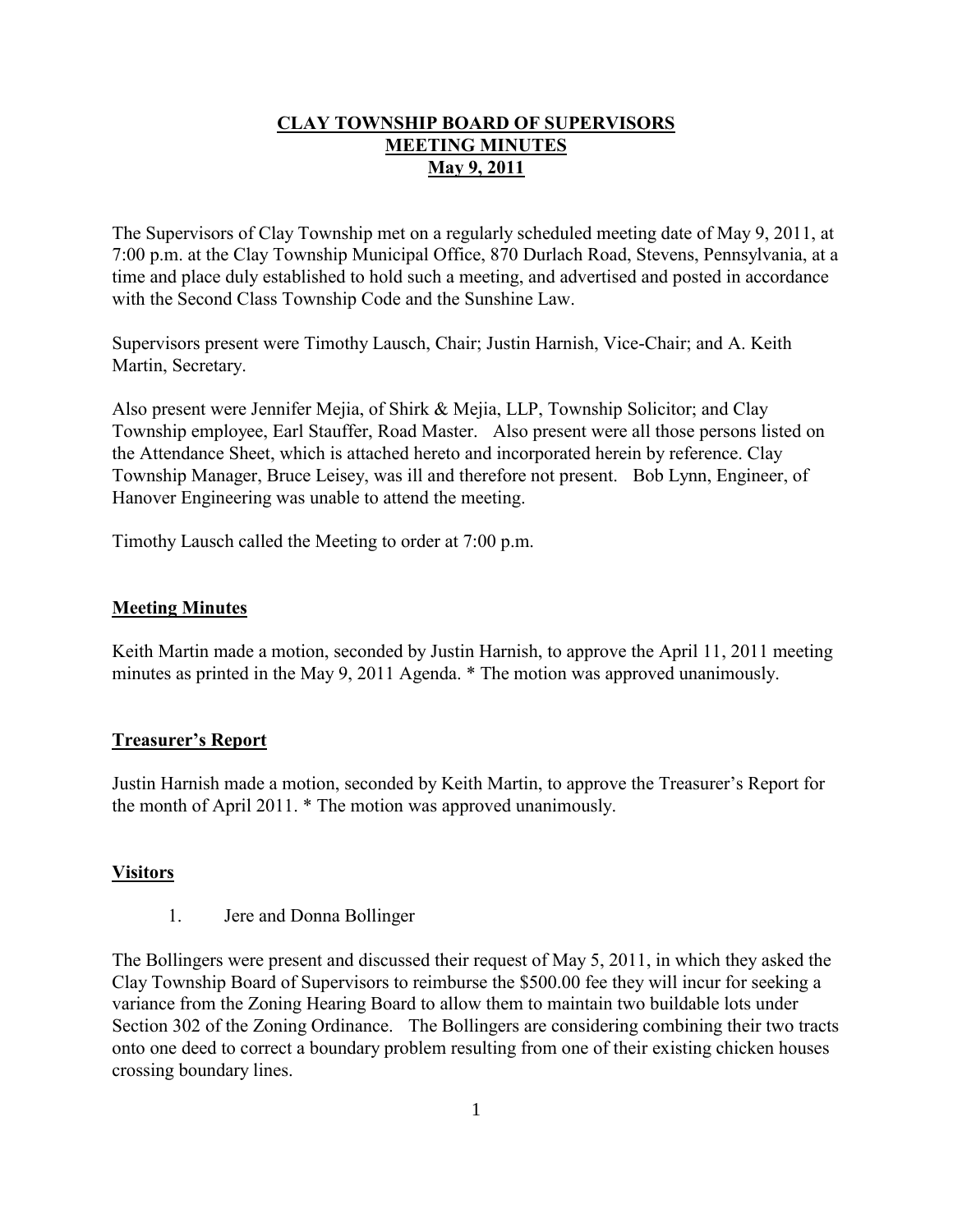The Bollingers also requested that the Board write a letter in support of their variance request to the Zoning Hearing Board.

The Board explained that it would discuss the matter in Executive Session and would make a decision at that time. The Bollingers were invited to stay until the end of the meeting and were advised that they would be contacted the following day at their request.

2. Execute a Memorandum of Understanding with the Lancaster County Conservation District.

Keith Martin made a motion, seconded by Justin Harnish, to approve the execution of a Memorandum of Understanding with Lancaster County Conservation District. \* The motion passed unanimously.

3. Lynn Weaver

Lynn Weaver reported that there is grass over a foot high at 508 Countryside Drive. Mr. Weaver reported that he contacted Town & Country, the realtor that has the property listed, and states that the lawn has not been mowed in at least six weeks. Mr. Weaver shared photos of the property with the Board. The Board will have Bruce Leisey and Randy Maurer follow up as necessary to bring the property into compliance with the Township Property Maintenance Code.

Mr. Weaver also stated that he would like Ephrata Borough to be considered as a possibility regarding the Police regionalization issue.

Keith Martin reported that the Township is still in the fact-finding phase regarding the regionalization study results and that the Ephrata Borough option was placed on the table, but that the Township is more interested in pursuing the regionalization option with Warwick Township.

Mr. Martin reported that there are tentative plans to schedule a meeting for the first week in June 2011 This would be a Special Meeting only to discuss the regionalization matter. This meeting will be advertised in the newspaper pursuant to public notice requirements.

4. Denny Scott and Rick Bernarduci from Wildflower Pond

Mr. Scott and Mr. Bernarduci raised the issue of sinkholes reappearing in the storm water detention basin.

Keith Martin stated that he spoke with Bruce Leisey and that Bruce Leisey and Bob Lynn will be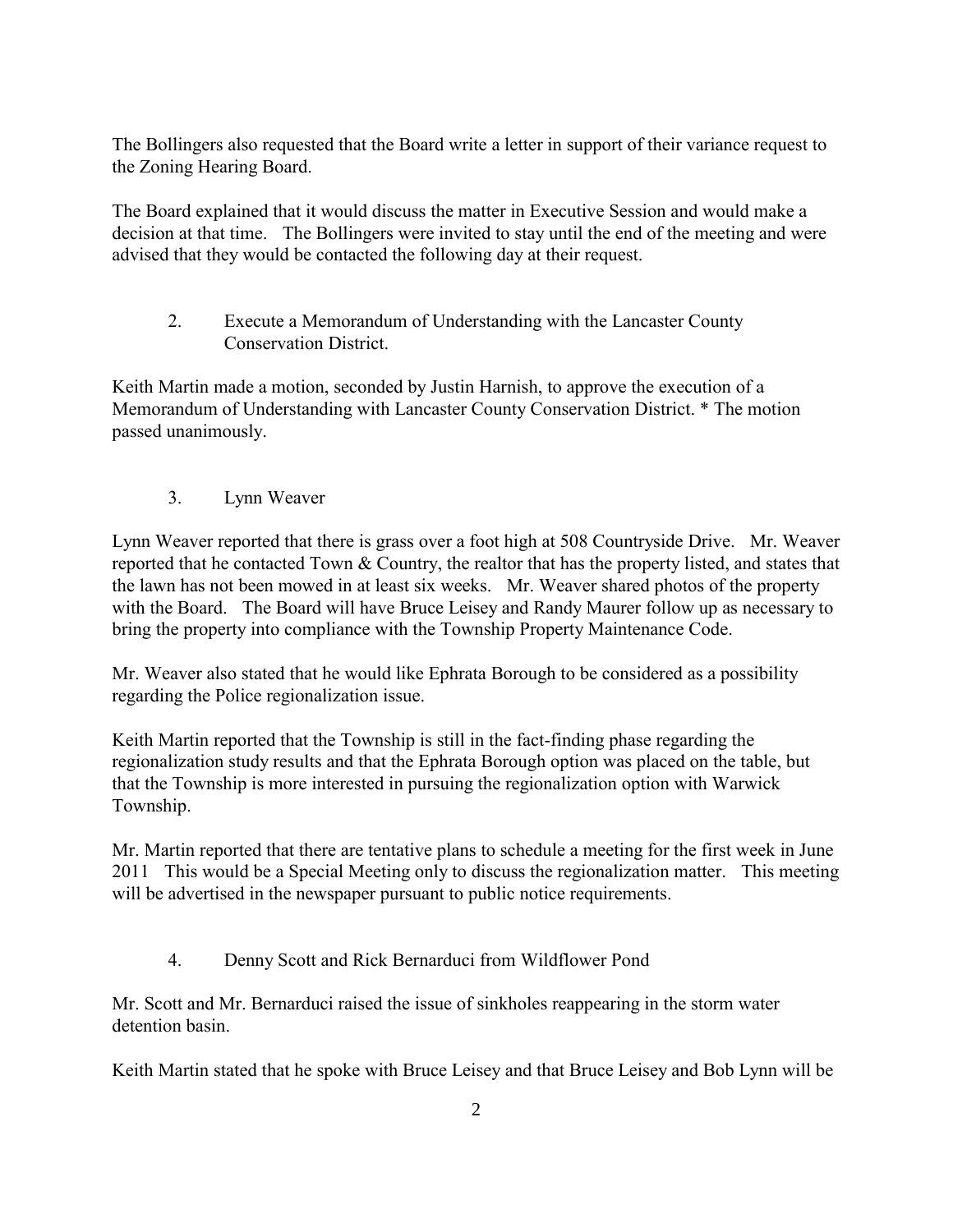examining this problem. It is believed that Joe Conigliaro and Dr. Busko, who are also responsible for a portion of the repairs, have been notified.

There was then discussion on the Agreement regarding repairs to the sidewalks. Jennifer Mejia reported that she spoke with Attorney John Mateyak and that he indicated that he would be getting signatures from the necessary parties and would be forwarding the document to the Township for execution. As of the date of the meeting, the signed Agreement was not yet received. If it is not yet received by the end of this week, Attorney Mejia will follow up with Attorney Mateyak.

The problem of sinkholes remediation was discussed in general. The HOA formation was also discussed in general. The residents were advised to seek advice from independent legal counsel regarding their concerns about taking the property over from the Developer.

5. Lou Katz

Mr. Katz discussed the Clearview Gardens landscaping plan and indicated that the Homeowners' Association had been forwarding an email around via internet giving residents the option of voting for either 105 trees or 75. He was concerned that there was not a great deal of explanation provided. However, he also stated that he believed that the majority of the residents would not be concerned regarding the details of the plantings.

Jennifer Mejia reported that we hope to have an update from the Homeowners' Association prior to the June meeting.

### New Business:

1. Home Towne Square

There was a discussion regarding Home Towne Square. Dr. Cappiello, and Randy and Joyce Eberly were present to discuss the issues of water runoff onto their properties. Both parties showed photos to the Board to describe the problem.

There was significant discussion regarding the problems with the stagnant water and possibly mosquitoes. The Board stated it would direct Bob Lynn, the Township Engineer, to explore whether or not Landmark Builders is in compliance with their storm water plan and the Board will consider possible options of how to facilitate a resolution to the problem.

The Board stated that this matter should be listed on the Agenda again next month, so that the matter will continue to receive attention.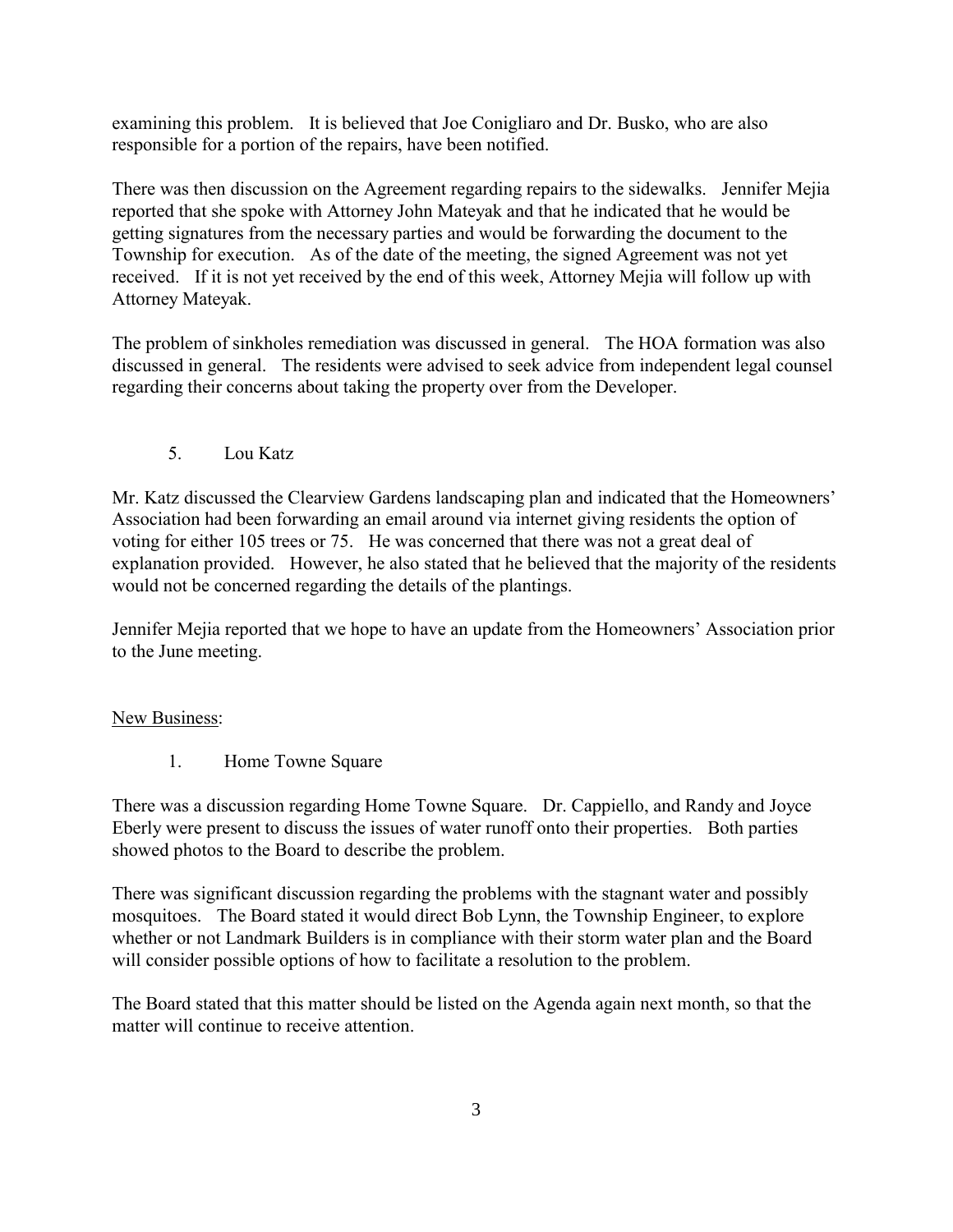## 2. Bridge on Clay Road

Justin Harnish made a motion, seconded by Keith Martin, to approve the awarding of a bid to Kompass Maintenance Co. as low bidder for the painting of the bridge in conjunction with Warwick Township and Elizabeth Township. The approximate cost for Clay Township will be \$11,000.00 of the total cost of \$44,000. We believe these funds will be taken from liquid fuel funds. \* The motion passed unanimously.

3. Bills to be Paid

Justin Harnish made a motion, seconded by Keith Martin, to approve payment of the General, Recreational and Sewer Fund bills totaling \$56,802.78 for the month of April. \* The motion was approved unanimously

Justin Harnish noted to Roadmaster Earl Stauffer that several residents have said "thank you" for the work performed on Stoney Lane.

4. Durlach School Road and Wood Corner Road

The issue of the stop bars at Wood Corner and Clay School Roads were discussed and the Board suggested that Earl Stauffer and Bob Lynn go to the intersection to discuss the location of the stop bars.

# **Executive Session**

Justin Harnish made a motion, seconded by Keith Martin, to enter into execute session at 8:45 p.m. to discuss potential litigation and personnel issues. \* The motion was unanimously approved.

Keith Martin made a motion, seconded by Justin Harnish, to exit executive session at 9:20 p.m. \* The motion was unanimously approved.

Upon reconvening the public meeting following Executive Session, Justin Harnish made a motion, seconded by Tim Lausch, to authorize Township personnel to write a letter of support for a variance to the Township Zoning Hearing Board; to deny the Bollingers' request for payment of the \$500.00 fee; but to not charge the Bollingers for professional services provided to date or related to the Township's support of the variance request. \* The motion passed unanimously. Justin Harnish will notify the Bollingers.

# **Adjournment**